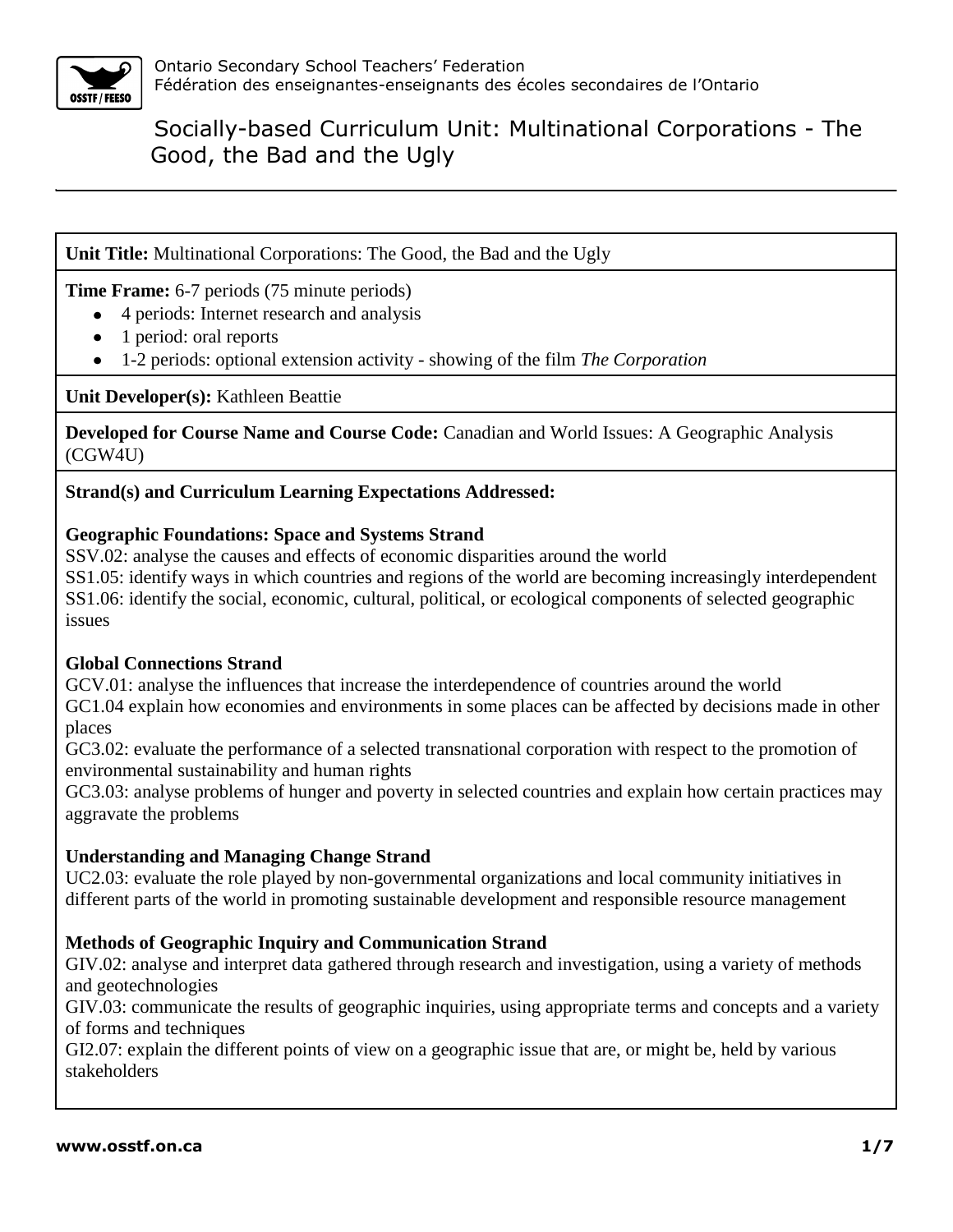

GI2.09: draw conclusions or make judgements or predictions on the basis of reasoned analysis and supporting evidence

GI3.01: communicate the results of geographic inquiries, for different audiences and purposes, using a variety of forms (e.g. oral and written reports, multimedia presentations, essays)

GI3.03: use appropriate terminology when communicating results of geographic inquiries

# **Desired Results**

#### **Unit Description:**

This unit, developed for CGW4U (Canadian and World Issues: A Geographic Analysis), starts with an introductory reading on globalization and multinational corporations. The students then carry out a 4-part Internet research assignment over 3 periods. First they evaluate the website of a multinational corporation of their choice. They also examine the financial information of that company available from the Hoover's website. Students then investigate public concerns about corporations as expressed on the websites of three watchdog organizations: *Corporate Accountability International*, the periodical *Multinational Monitor* and the Canada-based social activist site *The Maquila Solidarity Network*. A page of reflective analysis of the research findings follows on the fourth day. On the final day, students present their findings to the class in an oral report. An extension activity is also recommended–the showing of the TVO film *The Corporation*.

#### **Enduring Understandings / Learning:**

Students will examine the controversial issue of the role of multinational corporations (MNCs) in economic globalization. They will learn that while MNCs bring economic benefits to the countries they locate in or out-source to, they also cause negative impacts on the local, regional and global scale.

Students should understand that social activists and watchdog organizations, along with the actions of everyday consumers, play an important role in putting pressure on MNCs to operate ethically. Multinationals should follow a code of conduct whereby human rights are respected, environments are protected and resources are exploited at a sustainable rate.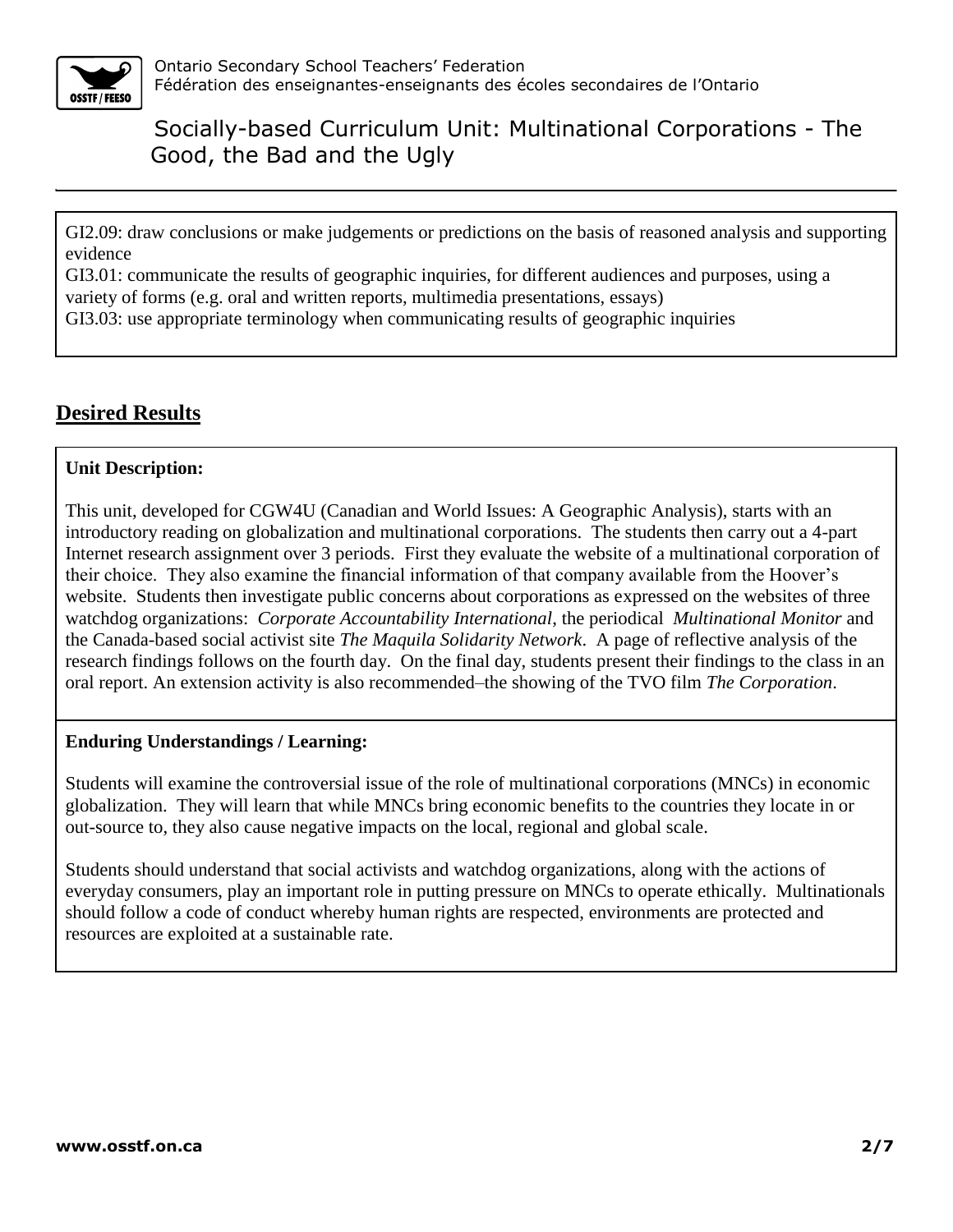

# **Assessment Tasks**

#### **Performance Tasks and Other Evidence That Will Demonstrate the Knowledge and Skills Acquired**:

Students will submit their research findings and a short analytical essay to the teacher for evaluation to demonstrate the skills and knowledge acquired. They will also give an oral report of their findings to the class to demonstrate the knowledge acquired, skills of thinking and inquiry, as well as communication.

#### **Assessment Criteria:**

The student products can be assessed by category. The research findings, Parts B, C, D, and E can be evaluated by level based on knowledge and understanding as well as application. Part F, the student's page of analysis, should be evaluated for Thinking/Inquiry skills as well as for written Communication. The final oral report allows for an assessment of oral Communication, Knowledge and Understanding, along with Thinking and Inquiry skills. Teachers should tie their assessment of this unit to the expectations of the course in which it is used. *Appendix C: Rubric - Multinational Corporations – the Good, the Bad and the Ugly* is provided, with expectations for the course CGW 4U, Canadian and World Issues.

# **Unit Planning Notes**

#### **Prior Learning Necessary**:

Students should have some concept of the disparity between rich and poor countries and the socio-economic indicators and characteristics of developed nations versus lesser developed countries.

#### **Preparation Notes:**

- 1. Photocopy a class set of Appendix A worksheets or, alternatively, copy and upload the file to the school network or online educational program such as Moodle, as a template for students to use for word-processing.
- 2. Internet/computer access must be arranged for 4 periods of 75 minutes.
- 3. The teacher should read Appendix B and access the TVO film *The Corporation* if using the extension activity.
- 4. Each semester the teacher should double-check and, if necessary, update the website instructions; website lay-outs and links change periodically.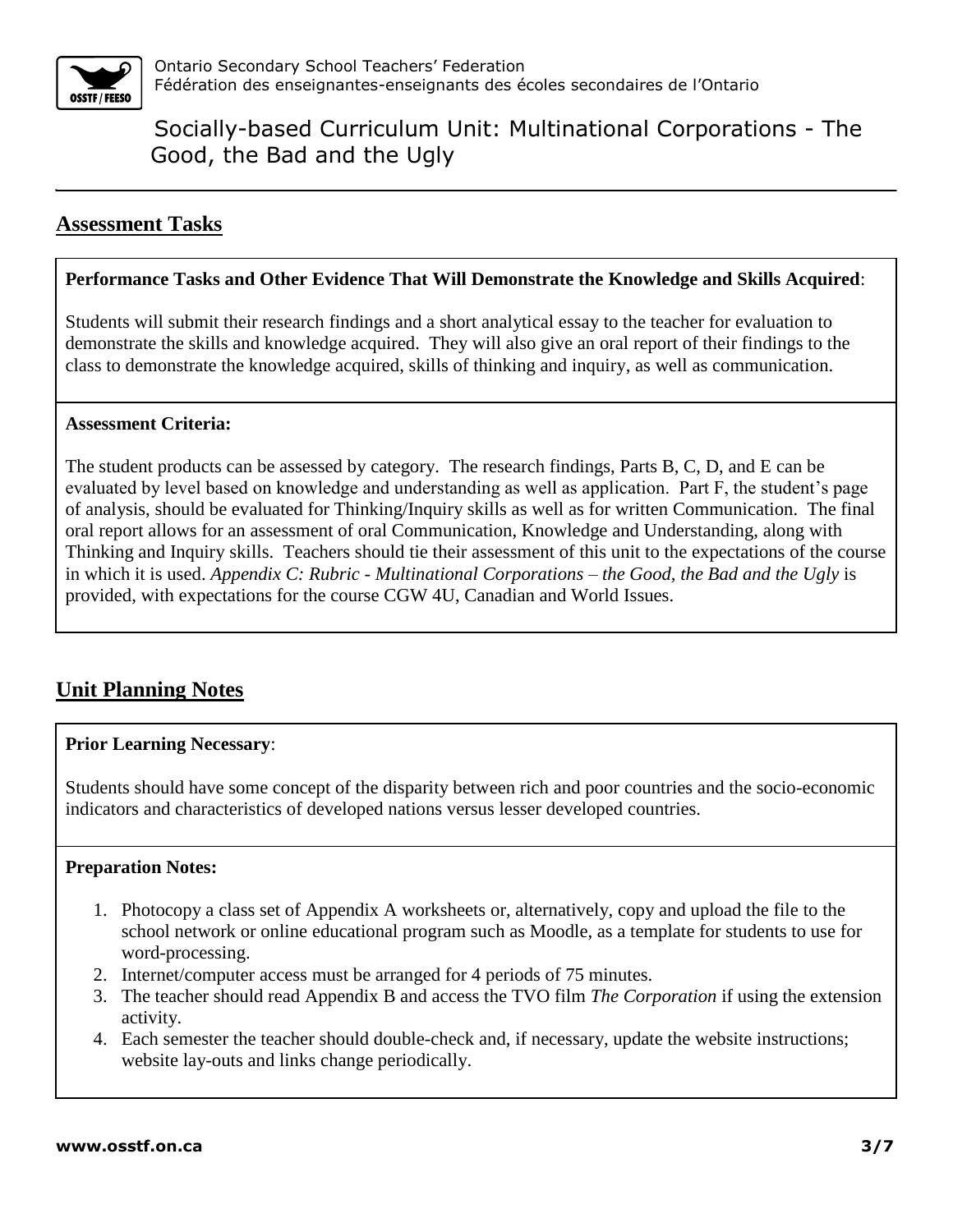

# **Learning Plan**

#### **Lesson 1: Days 1 to 4 – Research and Analysis of Findings**

- 1. Introduce the unit by asking students:
	- what they know about the concept of globalization
	- what they know about multinational corporations and some examples of MNCs
	- how multinational corporations drive globalization
- 2. Following a class discussion of the above terms, hand out **Appendix A:** *Multinational Corporations: the Good, the Bad and the Ugly* and have a class reading of *Part A: Introduction to Globalization and Multinational Corporations*. (Alternatively, Appendix A could be accessed by students as a file from a school network drive, Moodle or via email, as a template for word processing). The teacher may stipulate that every student select a different multinational corporation to research in Part B.
- 3. Assign the Internet research worksheet package which includes *Part B: Report on the Operations of a Multinational, Part C: The Ten Worst Corporations of Last Year, Part D: The Maquila Solidarity Network*, *Part E: The Corporate Hall of Shame* and *Part F: Analysis of MNC Research.* The Internet research should take up to 3 periods of 75 minutes, followed by another period for the analysis required in Part F.

### **Lesson 2: Day 5 – Oral Presentation of Findings**

- 1. Students give an oral report on both their research and analysis.
- 2. Encourage class discussion of the reports.

### **Lesson 3: Days 6-7 – Optional Extension Activity – Class Viewing of** *The Corporation*

- 1. Teachers should read **Appendix B: Optional Extension Activity – Teacher Backgrounder on Showing** *The Corporation* for background information on this resource. The fast pace and entertaining footage of *The Corporation* makes it particularly well-suited to show to a teenage audience. For a full overview of the film, as well as curriculum links, lessons and blackline masters, go to the TVO website at: [http://www.tvo.org/thecorporation/index.html.](http://www.tvo.org/thecorporation/index.html)
- 2. Show Part 1: "The Pathology of Commerce" and/or Part 3: "Reckoning", both particularly relevant to this unit.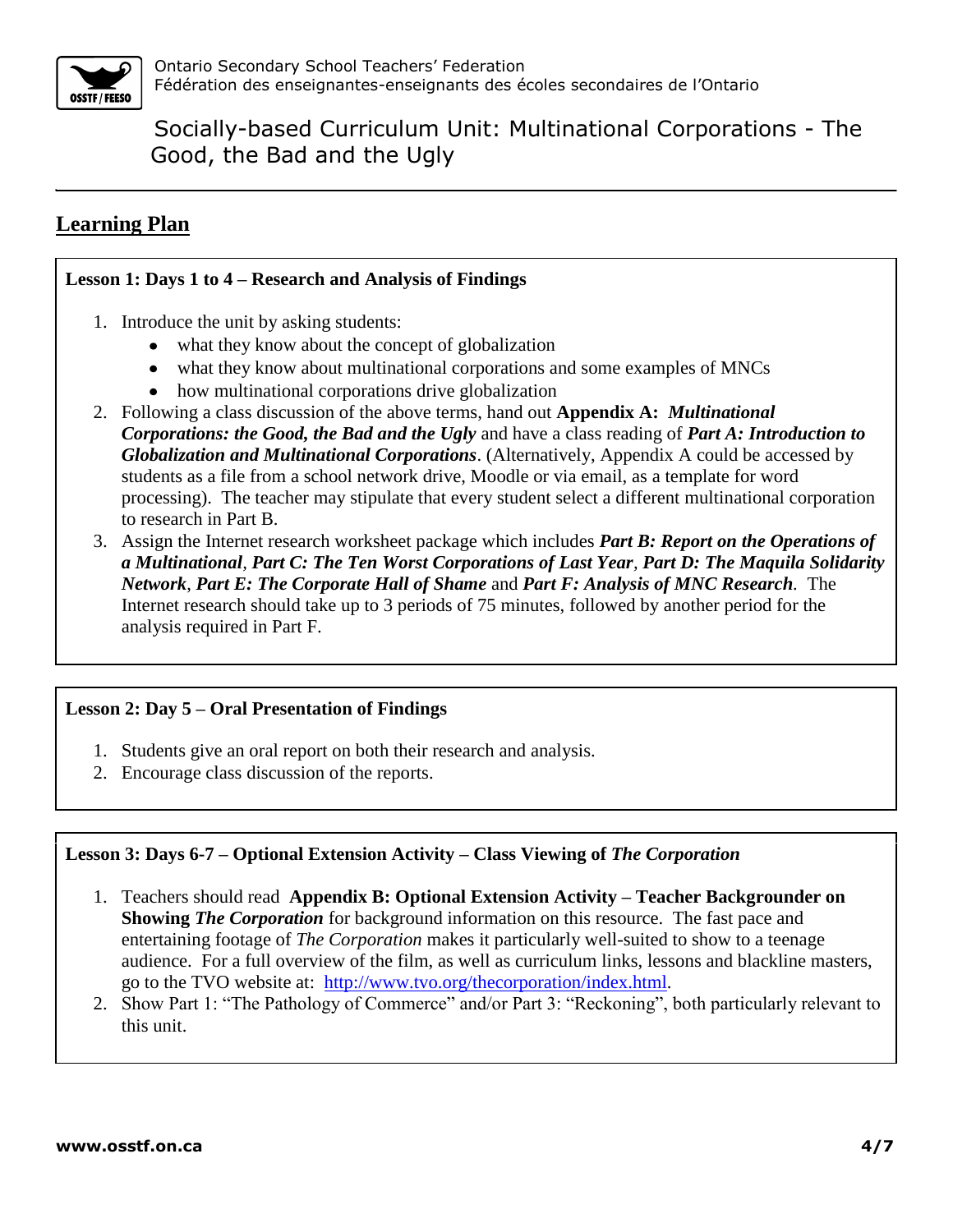

## **Attachments**

#### **Appendix A:****Multinational Corporations: the Good, the Bad and the Ugly**

- *Part A: Introduction to Globalization and Multinational Corporations*
- *Part B: Report on the Operations of a Multinational*
- *Part C: The Ten Worst Corporations of Last Year*
- *Part D: The Maquila Solidarity Network*
- *Part E: The Corporate Hall of Shame*
- *Part F: Analysis of MNC Research*

### **Appendix B: Optional Extension Activity – Teacher Backgrounder on Showing** *The Corporation*

### **Appendix B: Optional Extension Activity – Teacher Backgrounder on Showing** *The Corporation*

# **Other Possible Course Applications**

This unit is recommended for Senior level courses. Teachers are advised to adapt *Part F: Analysis of MNC Research* to meet specific course expectations.

#### **HSB4M: Challenge and Change in Society, Grade 12, University/College Preparation**

SC3.01: demonstrate an understanding of the anthropological significance of the relationships among globalization, tribalism, and transnationalism for Canadians SC3.02: analyse, from a Canadian perspective, the social structures that support, and those that weaken, global inequalities (e.g., literacy, poverty, new technologies)

#### **HZT4U: Philosophy: Questions and Theories, Grade 12, University Preparation**

ET1.03: use critical and logical thinking skills to defend their own ideas about ethical issues (e.g., the nature of the good life) and to anticipate counter-arguments to their ideas

ET1.04: demonstrate how the moral problems and dilemmas that occur in everyday contexts (e.g., in medicine, business, law, the media) can be effectively analysed using a variety of different philosophical theories (e.g., virtue ethics, social-contract theory)

PP1.05: demonstrate an understanding of how particular philosophical theories (e.g., of rights, citizenship, duties) have influenced the development of subjects such as political science, economics, or law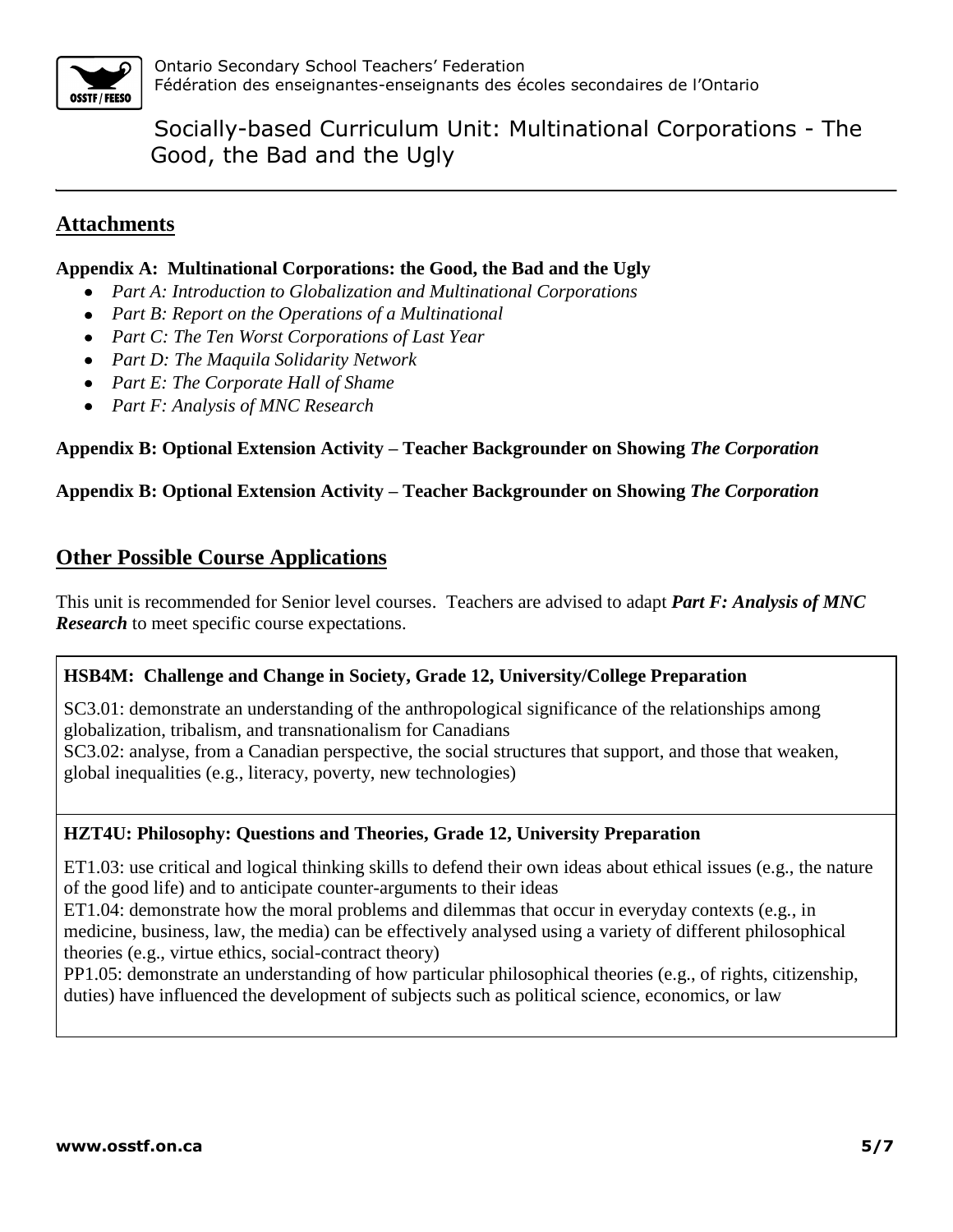

### **CPW4U: Canadian and World Politics, Grade 12, University Preparation**

SPO.030: analyse the rise and development of nongovernmental organizations (NGOs) and corporations as world powers (e.g., International Committee of the Red Cross/ Red Crescent, multinational corporations such as Nike, Shell, General Motors, Microsoft, Mitsubishi)

TII.043: explain the key arguments for and against the processes of "globalization" in economics, politics, and culture (e.g., opportunities for exchanges and international cooperation; likelihood of hegemony or domination of weaker by stronger nations)

DDN.050: compare key elements of selected theories concerning the nature of effective development (e.g., in relation to human development, global industrialization, sustainable national development, ecological preservation)

ICC.011: explain the effects on national sovereignty of the trend towards global decision making (e.g., with reference to the European Union [EU], Free Trade Area of the Americas [FTAA])

IIN.021: analyse the need for new international organizations as a result of globalization and the advent of new technologies (e.g., organizations for regulating extragovernmental firms, controlling drug trafficking, regulating activities in outer space)

## **BMI3C: Introduction to Marketing, Grade 11, College Preparation**

TMA.047: identify and describe various environmental, ethical, social, and legal issues that affect marketing activities

IES.056: explain the need for firms to demonstrate good corporate citizenship and organizational ethics in their day-to-day marketing practices

IES.057: identify examples of businesses that include corporate social responsibility as a component of their marketing philosophy (e.g., not using animals in product testing, sponsoring charitable events, hosting children's camps, engaging in responsible environmental practices)

IMA.060: describe the factors leading to the development of global markets (e.g., the growth of information technology, common currencies, multinational corporations, immigration)

### **BBB4E: International Business Essentials, Grade 12, Workplace Preparation**

CGM.001: identify the advantages, disadvantages, and challenges associated with international business activity CIB.031: demonstrate an understanding of the way in which ethical considerations affect international business decisions

EIS.036: describe ways in which multinational enterprises have both positive and negative effects on the countries in which they operate

EIS.037: summarize the ethical issues that arise for companies that are competing internationally (e.g., fair wages, regulation of child labour, cultural preservation, environmental practices) TCT.066: use information and communication technology for a variety of purposes related to international businesses